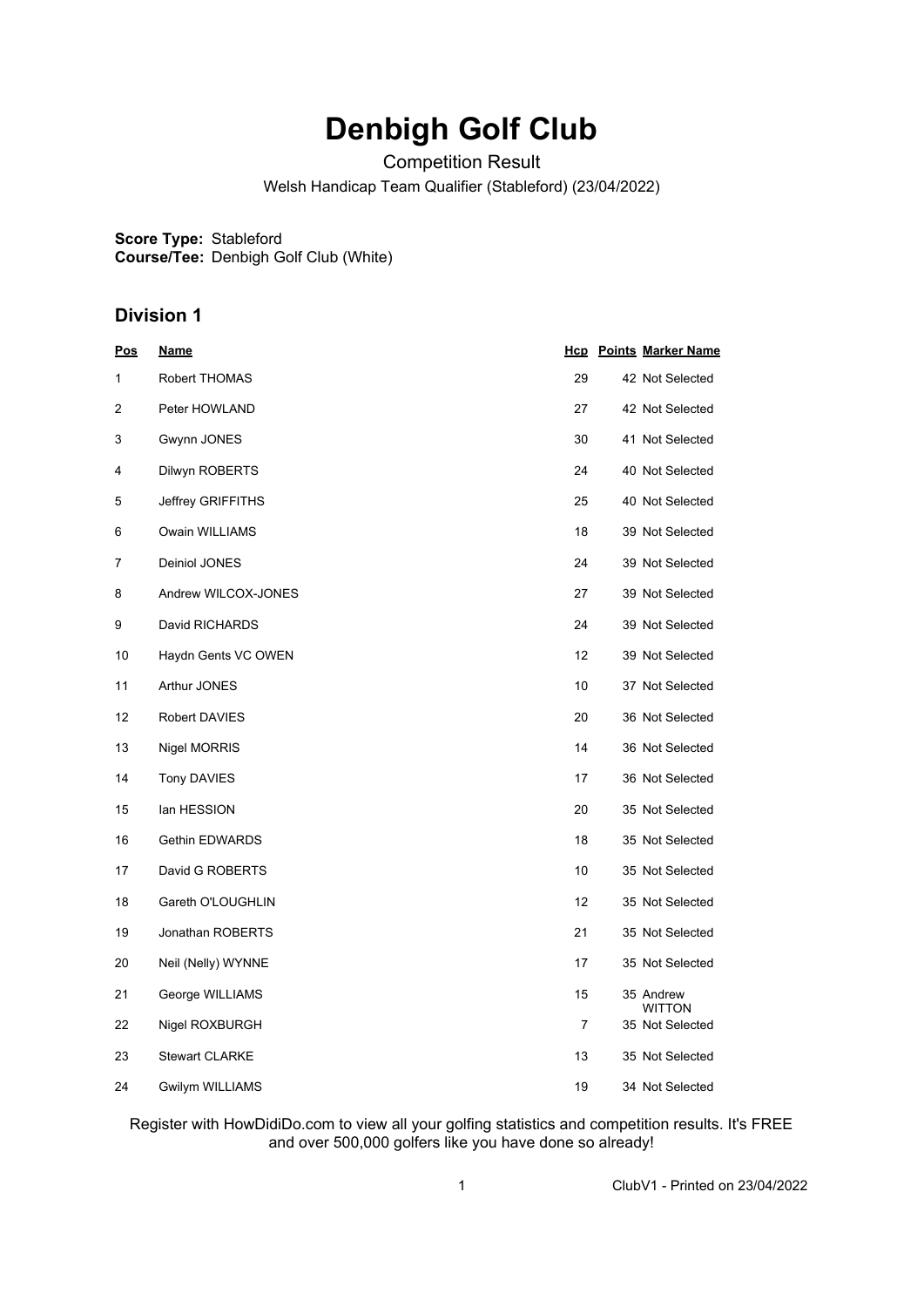**Score Type:** Stableford **Course/Tee:** Denbigh Golf Club (White)

## **Division 1**

| <b>Pos</b> | <u>Name</u>             |    | <b>Hcp</b> Points Marker Name      |
|------------|-------------------------|----|------------------------------------|
| 25         | Ben WILCOX-JONES        | 13 | 34 Neil (Nelly)<br><b>WYNNE</b>    |
| 26         | Llew DAVIES             | 16 | 34 Not Selected                    |
| 27         | Daniel O'SULLIVAN       | 19 | 33 Adam SMITH                      |
| 28         | Nigel JONES             | 13 | 33 Ben WILCOX-<br><b>JONES</b>     |
| 29         | <b>Emyr OWEN</b>        | 24 | 33 Not Selected                    |
| 30         | <b>Bob JONES</b>        | 26 | 33 Not Selected                    |
| 31         | <b>Mark DAVIES</b>      | 18 | 32 Not Selected                    |
| 32         | Sam OSEI-FRIMPONG       | 20 | 32 Not Selected                    |
| 33         | Derry MORRIS            | 16 | 32 Not Selected                    |
| 34         | Steven M JONES          | 33 | 32 Not Selected                    |
| 35         | John Dryhurst ROBERTS   | 20 | 32 Not Selected                    |
| 36         | J Steve JONES           | 21 | 32 Not Selected                    |
| 37         | Ken 1777 JONES          | 20 | 32 Not Selected                    |
| 38         | <b>Gwilym PIERCE</b>    | 23 | 32 Not Selected                    |
| 39         | <b>Brian LEWIS</b>      | 15 | 32 Not Selected                    |
| 40         | <b>Arwel ROBERTS</b>    | 16 | 32 Not Selected                    |
| 41         | Robert Alun WILLIAMS    | 10 | 32 Not Selected                    |
| 42         | James ROBERTS           | 9  | 31 Not Selected                    |
| 43         | D Paul JONES            | 14 | 31 Not Selected                    |
| 44         | Peris JONES             | 10 | 31 Not Selected                    |
| 45         | <b>Richard ARGENT</b>   | 13 | 31 Not Selected                    |
| 46         | <b>Geraint WILLIAMS</b> | 24 | 31 Not Selected                    |
| 47         | Andrew WITTON           | 12 | 31 George                          |
| 48         | Dilwyn Wad ROBERTS      | 18 | <b>WILLIAMS</b><br>30 Not Selected |
| 49         | Craig STUBBS            | 22 | 30 Not Selected                    |
| 50         | Trefor O JONES          | 15 | 30 Not Selected                    |
| 51         | Emlyn PIERCE            | 24 | 30 Not Selected                    |

Register with HowDidiDo.com to view all your golfing statistics and competition results. It's FREE and over 500,000 golfers like you have done so already!